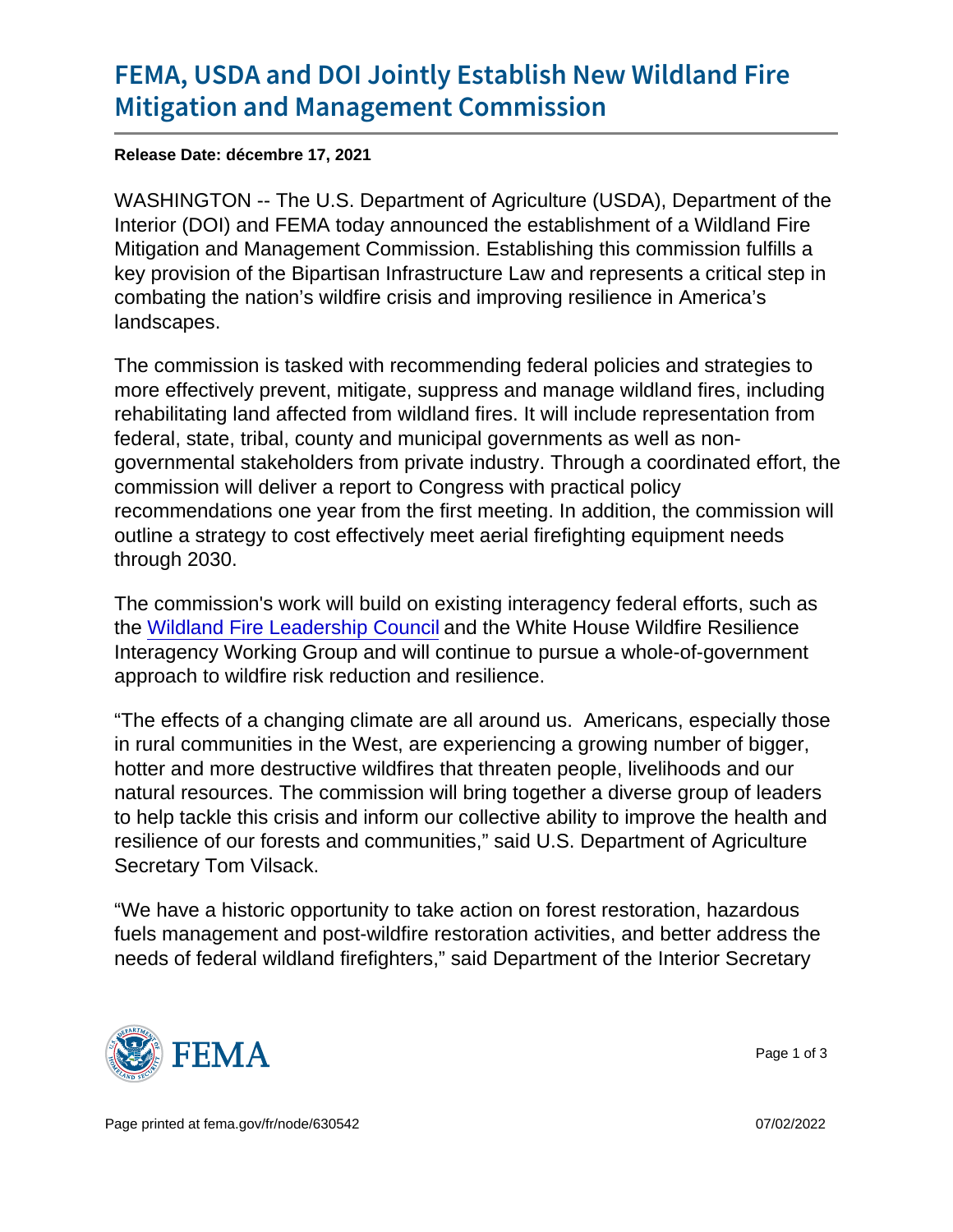Deb Haaland. "The commission established under the Bipartisan Infrastructure Law will provide valuable insight into ways we can better prepare communities and ecosystems against the threat of wildland fire across our nation's public and tribal lands."

"This commission represents a unified effort across the federal government to answer a call that is quickly growing louder; we must protect our wildlands from the ravaging impacts of climate change," said FEMA Administrator Deanne Criswell. "In coordination with our partners at USDA and DOI, FEMA is committed to doing our part to help build readiness and resilience in communities who are at risk from wildfires."

"Climate change and increasing development in the wildland urban interface are rapidly changing the complexity and response challenges for the fire service. It is time for us all to recognize that wildland fire is not just a forest or rural problem any longer. Urban and suburban fire departments that had no part in wildland firefighting 30 years ago are now heavily engaged in wildland fire prevention, mitigation and response. The wildland urban interface is now the frontier for wildland fire," said U.S. Fire Administrator Dr. Lori Moore Merrell. "This commission will pull together our partners and stakeholders to focus on community risk reduction, enhanced prevention efforts and overall response and mitigation capacity that matches the wildfire risks within the nation's wildland urban interface."

"The Bipartisan Infrastructure Law calls for a dramatic increase in the scale and pace of wildfire mitigation, restoration and post-fire recovery work," said Mike Zupko, Executive Director of the Wildland Fire Leadership Council. "Success can only be accomplished through dedicated partnerships and collaboration. The Wildland Fire Mitigation and Management Commission will advance our collective ability to combat the nation's wildfire crisis and accelerate implementation of the National Cohesive Wildland Fire Management Strategy."

The Bipartisan Infrastructure Law invests unprecedented funding in America's natural infrastructure. The joint Wildland Fire Mitigation and Management Commission will support the implementation of effective wildfire risk reduction, community risk reduction and resilience strategies to combat the wildfire crisis, recovering and protecting our nation's forests, landscapes and surrounding communities.



Page 2 of 3

Page printed at [fema.gov/fr/node/630542](https://www.fema.gov/fr/node/630542) 07/02/2022